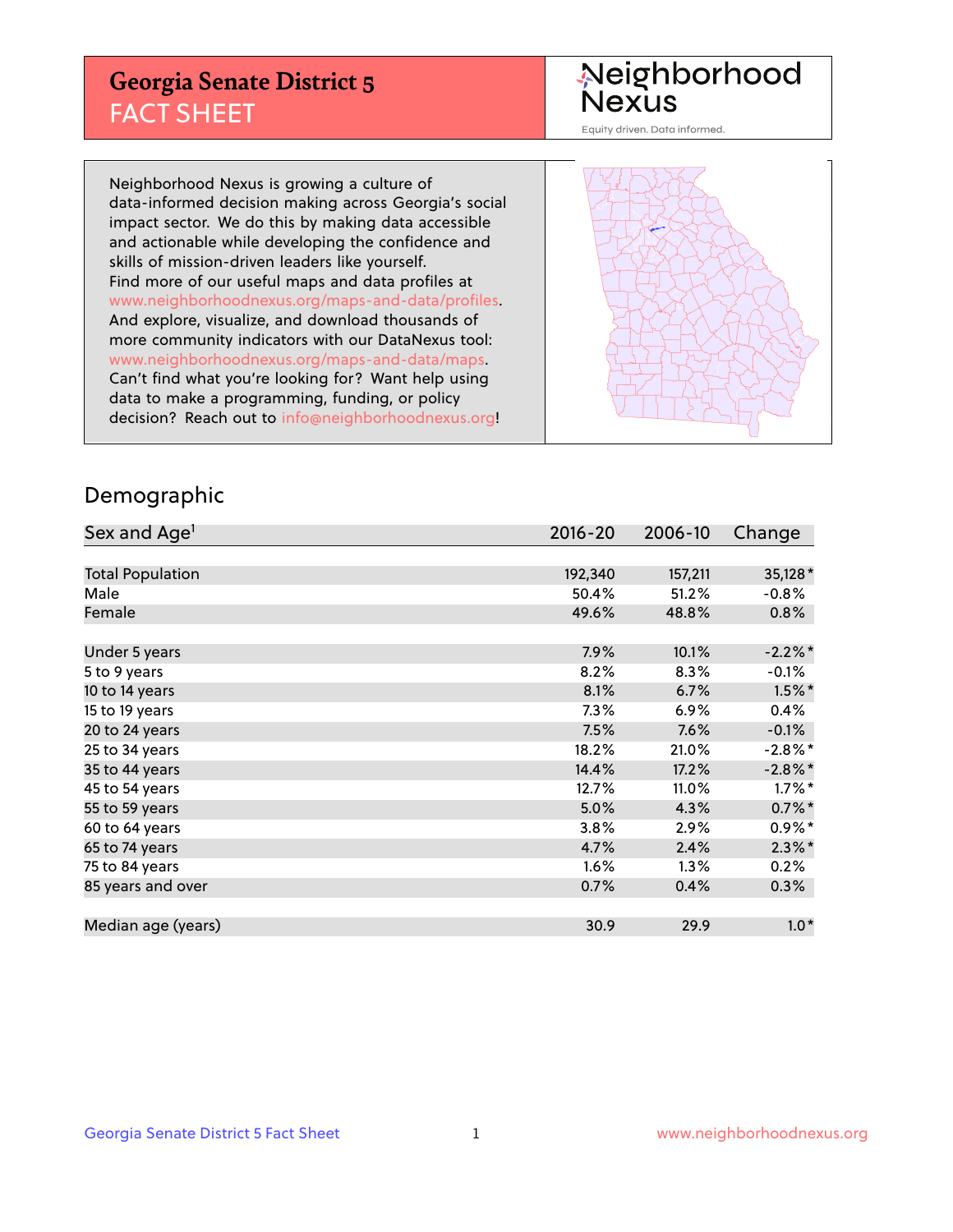## Demographic, continued...

| Race <sup>2</sup>                                            | $2016 - 20$     | 2006-10 | Change          |
|--------------------------------------------------------------|-----------------|---------|-----------------|
| <b>Total population</b>                                      | 192,340         | 157,211 | 35,128 *        |
| One race                                                     | 94.0%           | 97.8%   | $-3.8\%$ *      |
| White                                                        | 34.8%           | 36.6%   | $-1.8%$         |
| <b>Black or African American</b>                             | 28.2%           | 26.8%   | 1.4%            |
| American Indian and Alaska Native                            | 0.8%            | 0.2%    | $0.6\%$ *       |
| Asian                                                        | 11.0%           | 10.5%   | 0.6%            |
| Native Hawaiian and Other Pacific Islander                   | 0.0%            | 0.1%    | $-0.1%$         |
| Some other race                                              | 19.1%           | 23.6%   | $-4.5%$ *       |
| Two or more races                                            | 6.0%            | 2.2%    | $3.8\%$ *       |
| Race alone or in combination with other race(s) <sup>3</sup> | $2016 - 20$     | 2006-10 | Change          |
| Total population                                             | 192,340         | 157,211 | 35,128 *        |
| White                                                        | 39.7%           | 38.2%   | 1.6%            |
| <b>Black or African American</b>                             | 30.5%           | 28.2%   | $2.2\%$ *       |
| American Indian and Alaska Native                            | 1.4%            | 0.6%    | $0.8\%$ *       |
| Asian                                                        | 11.9%           | 11.0%   | 1.0%            |
| Native Hawaiian and Other Pacific Islander                   | 0.2%            | 0.1%    | 0.1%            |
|                                                              | 22.7%           | 24.4%   | $-1.8%$         |
| Some other race                                              |                 |         |                 |
| Hispanic or Latino and Race <sup>4</sup>                     | $2016 - 20$     | 2006-10 | Change          |
| <b>Total population</b>                                      | 192,340         | 157,211 | 35,128 *        |
| Hispanic or Latino (of any race)                             | 42.2%           | 40.6%   | 1.6%            |
| Not Hispanic or Latino                                       | 57.8%           | 59.4%   | $-1.6%$         |
| White alone                                                  | 17.8%           | 21.4%   | $-3.6\%$ *      |
| <b>Black or African American alone</b>                       | 26.7%           | 26.0%   | 0.7%            |
| American Indian and Alaska Native alone                      | 0.0%            | 0.1%    | $-0.0%$         |
| Asian alone                                                  | 11.0%           | 10.4%   | 0.6%            |
| Native Hawaiian and Other Pacific Islander alone             | 0.0%            | 0.1%    | $-0.1%$         |
| Some other race alone                                        | 0.3%            | 0.3%    | 0.0%            |
| Two or more races                                            | 2.0%            | 1.2%    | $0.8\%$ *       |
| U.S. Citizenship Status <sup>5</sup>                         | $2016 - 20$     | 2006-10 | Change          |
|                                                              |                 | 64,986  |                 |
| Foreign-born population<br>Naturalized U.S. citizen          | 68,159<br>35.6% | 24.6%   | 3,174<br>11.0%* |
|                                                              |                 |         |                 |
| Not a U.S. citizen                                           | 64.4%           | 75.4%   | $-11.0\%$ *     |
| Citizen, Voting Age Population <sup>6</sup>                  | $2016 - 20$     | 2006-10 | Change          |
| Citizen, 18 and over population                              | 95,756          | 67,339  | 28,417*         |
| Male                                                         | 47.9%           | 47.1%   | 0.8%            |
| Female                                                       | 52.1%           | 52.9%   | $-0.8%$         |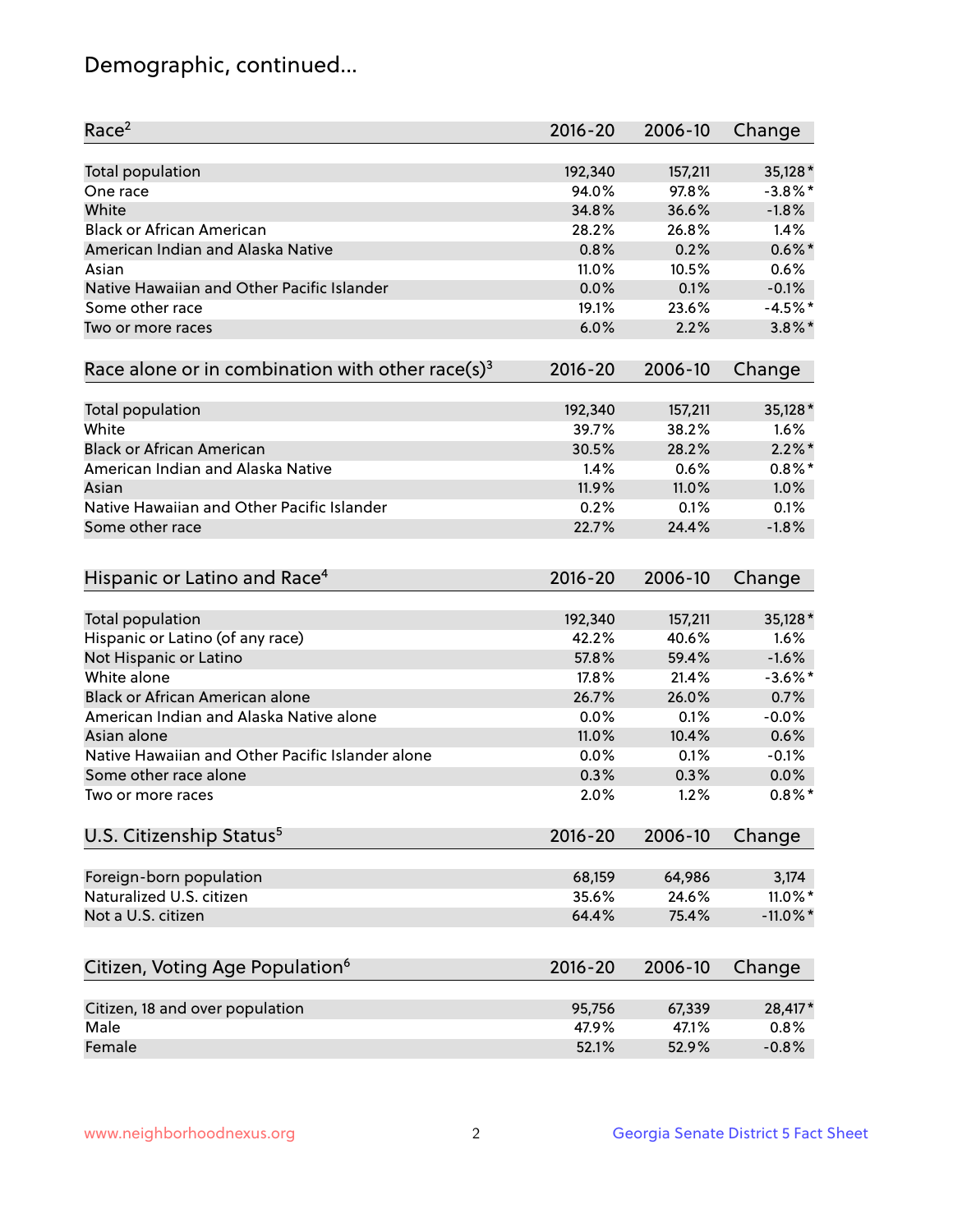#### Economic

| Income <sup>7</sup>                                 | $2016 - 20$ | 2006-10 | Change     |
|-----------------------------------------------------|-------------|---------|------------|
|                                                     |             |         |            |
| All households                                      | 61,750      | 52,702  | $9,048*$   |
| Less than \$10,000                                  | 5.1%        | 5.9%    | $-0.8%$    |
| \$10,000 to \$14,999                                | 3.9%        | 4.6%    | $-0.7%$    |
| \$15,000 to \$24,999                                | 10.5%       | 12.0%   | $-1.5%$    |
| \$25,000 to \$34,999                                | 12.1%       | 14.2%   | $-2.1\%$ * |
| \$35,000 to \$49,999                                | 16.0%       | 19.3%   | $-3.3\%$ * |
| \$50,000 to \$74,999                                | 22.9%       | 21.3%   | 1.6%       |
| \$75,000 to \$99,999                                | 12.1%       | 12.0%   | 0.1%       |
| \$100,000 to \$149,999                              | 11.6%       | 7.8%    | 3.9%*      |
| \$150,000 to \$199,999                              | 3.6%        | 1.8%    | $1.9\%$ *  |
| \$200,000 or more                                   | 2.2%        | 1.2%    | 1.0%       |
| Median household income (dollars)                   | 52,467      | 44,635  | 7,832*     |
| Mean household income (dollars)                     | 64,690      | 54,404  | 10,287*    |
| With earnings                                       | 88.9%       | 92.5%   | $-3.6\%$ * |
| Mean earnings (dollars)                             | 64,624      | 53,901  | 10,723*    |
| <b>With Social Security</b>                         | 16.9%       | 10.0%   | $6.9\%$ *  |
| Mean Social Security income (dollars)               | 16,768      | 14,404  | $2,364*$   |
| With retirement income                              | 9.6%        | 7.2%    | $2.4\%$ *  |
| Mean retirement income (dollars)                    | 21,039      | 18,196  | $2,843*$   |
| With Supplemental Security Income                   | 4.1%        | 1.8%    | $2.3\%$ *  |
| Mean Supplemental Security Income (dollars)         | 7,291       | 6,819   | 472        |
| With cash public assistance income                  | 1.3%        | 0.9%    | 0.4%       |
| Mean cash public assistance income (dollars)        | 321         | 3,431   | $-3,109$   |
| With Food Stamp/SNAP benefits in the past 12 months | 12.0%       | 8.6%    | $3.4\%$ *  |
|                                                     |             |         |            |
| Families                                            | 42,215      | 36,132  | $6,082*$   |
| Less than \$10,000                                  | 4.2%        | 6.3%    | $-2.1\%$ * |
| \$10,000 to \$14,999                                | 3.0%        | 4.2%    | $-1.2%$    |
| \$15,000 to \$24,999                                | 10.8%       | 12.8%   | $-2.1%$    |
| \$25,000 to \$34,999                                | 10.8%       | 13.4%   | $-2.7%$ *  |
| \$35,000 to \$49,999                                | 14.7%       | 17.9%   | $-3.2\%$ * |
| \$50,000 to \$74,999                                | 23.7%       | 20.8%   | $2.9\%*$   |
| \$75,000 to \$99,999                                | 13.2%       | 12.4%   | 0.8%       |
| \$100,000 to \$149,999                              | 12.8%       | 8.4%    | 4.5%*      |
| \$150,000 to \$199,999                              | 4.2%        | 2.2%    | $1.9\%$ *  |
| \$200,000 or more                                   | 2.7%        | 1.5%    | 1.1%       |
| Median family income (dollars)                      | 56,669      | 45,441  | $11,227*$  |
| Mean family income (dollars)                        | 69,426      | 56,261  | 13,165*    |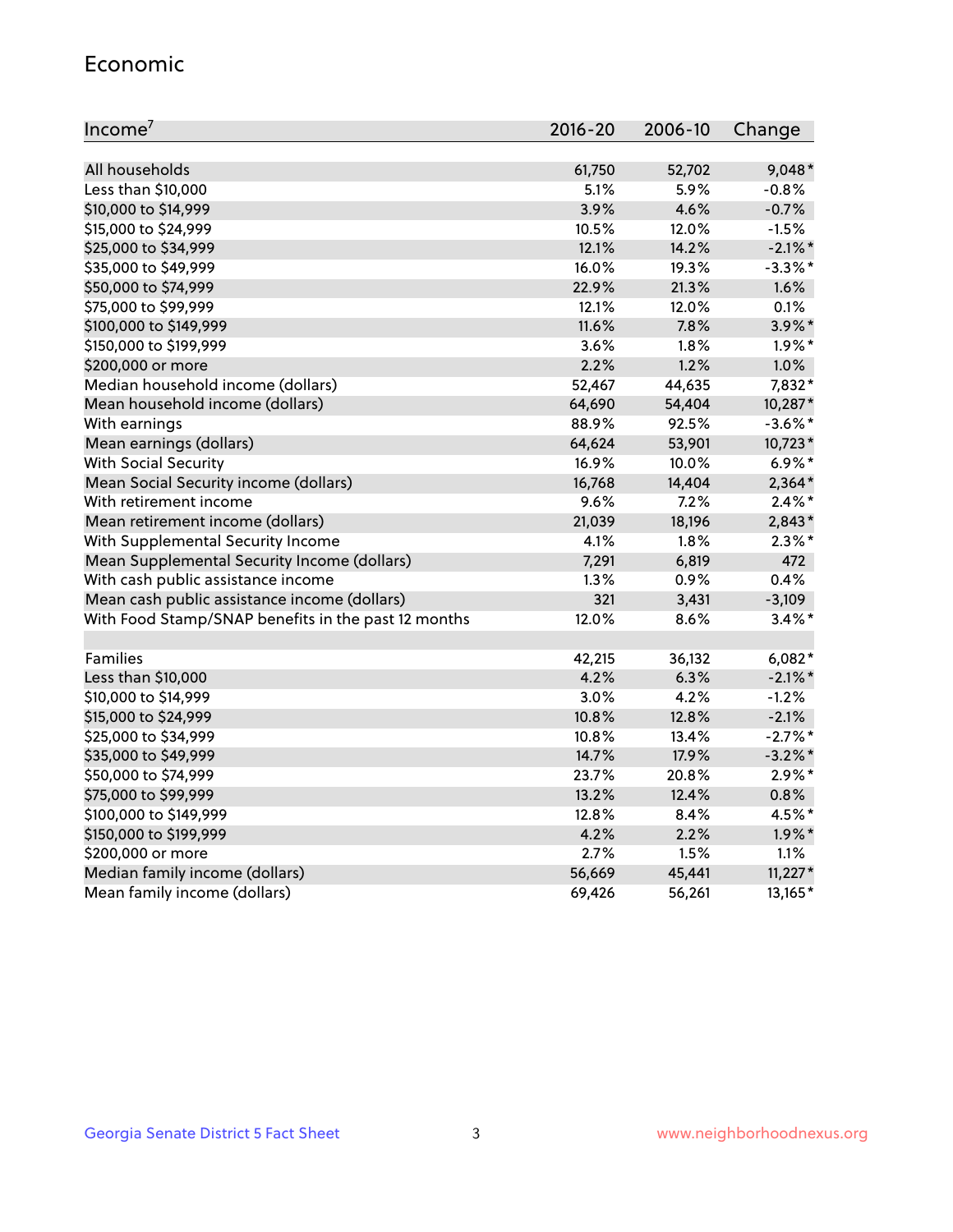## Economic, continued...

| Income, continued <sup>8</sup>                                        | $2016 - 20$ | 2006-10 | Change     |
|-----------------------------------------------------------------------|-------------|---------|------------|
|                                                                       |             |         |            |
| Nonfamily households                                                  | 19,535      | 16,570  | 2,965*     |
| Median nonfamily income (dollars)                                     | 39,401      | 40,126  | $-725$     |
| Mean nonfamily income (dollars)                                       | 49,278      | 45,752  | 3,526*     |
| Median earnings for workers (dollars)                                 | 30,632      | 24,189  | $6,444*$   |
| Median earnings for male full-time, year-round workers                | 35,370      | 33,294  | 2,076*     |
| (dollars)                                                             |             |         |            |
| Median earnings for female full-time, year-round workers<br>(dollars) | 35,260      | 32,002  | $3,258*$   |
| Per capita income (dollars)                                           | 22,339      | 18,905  | $3,434*$   |
|                                                                       |             |         |            |
| Families and People Below Poverty Level <sup>9</sup>                  | $2016 - 20$ | 2006-10 | Change     |
|                                                                       |             |         |            |
| <b>All families</b>                                                   | 15.0%       | 16.2%   | $-1.2%$    |
| With related children under 18 years                                  | 22.0%       | 22.5%   | $-0.5%$    |
| With related children under 5 years only                              | 14.4%       | 28.5%   | $-14.1%$   |
| Married couple families                                               | 11.2%       | 11.9%   | $-0.7%$    |
| With related children under 18 years                                  | 16.4%       | 16.2%   | 0.2%       |
| With related children under 5 years only                              | 7.6%        | 24.1%   | $-16.5%$   |
| Families with female householder, no husband present                  | 27.8%       | 30.0%   | $-2.3%$    |
| With related children under 18 years                                  | 38.5%       | 35.8%   | 2.7%       |
| With related children under 5 years only                              | 42.1%       | 48.0%   | $-5.9%$    |
|                                                                       |             |         |            |
| All people                                                            | 17.1%       | 19.5%   | $-2.4\%$   |
| Under 18 years                                                        | 25.8%       | 26.8%   | $-1.0%$    |
| Related children under 18 years                                       | 25.7%       | 26.5%   | $-0.8%$    |
| Related children under 5 years                                        | 23.8%       | 31.9%   | $-8.1%$    |
| Related children 5 to 17 years                                        | 26.5%       | 23.7%   | 2.8%       |
| 18 years and over                                                     | 13.6%       | 16.4%   | $-2.9\%$ * |
| 18 to 64 years                                                        | 13.9%       | 16.7%   | $-2.8\%$ * |
| 65 years and over                                                     | 10.5%       | 12.9%   | $-2.4%$    |
| People in families                                                    | 16.6%       | 18.7%   | $-2.1%$    |
| Unrelated individuals 15 years and over                               | 19.7%       | 22.7%   | $-3.0%$    |
|                                                                       |             |         |            |
| Non-Hispanic white people                                             | 10.0%       | 10.3%   | $-0.3%$    |
| Black or African-American people                                      | 16.6%       | 16.2%   | 0.5%       |
| Asian people                                                          | 13.2%       | 9.8%    | 3.5%       |
| Hispanic or Latino people                                             | 21.4%       | 29.1%   | $-7.6\%$ * |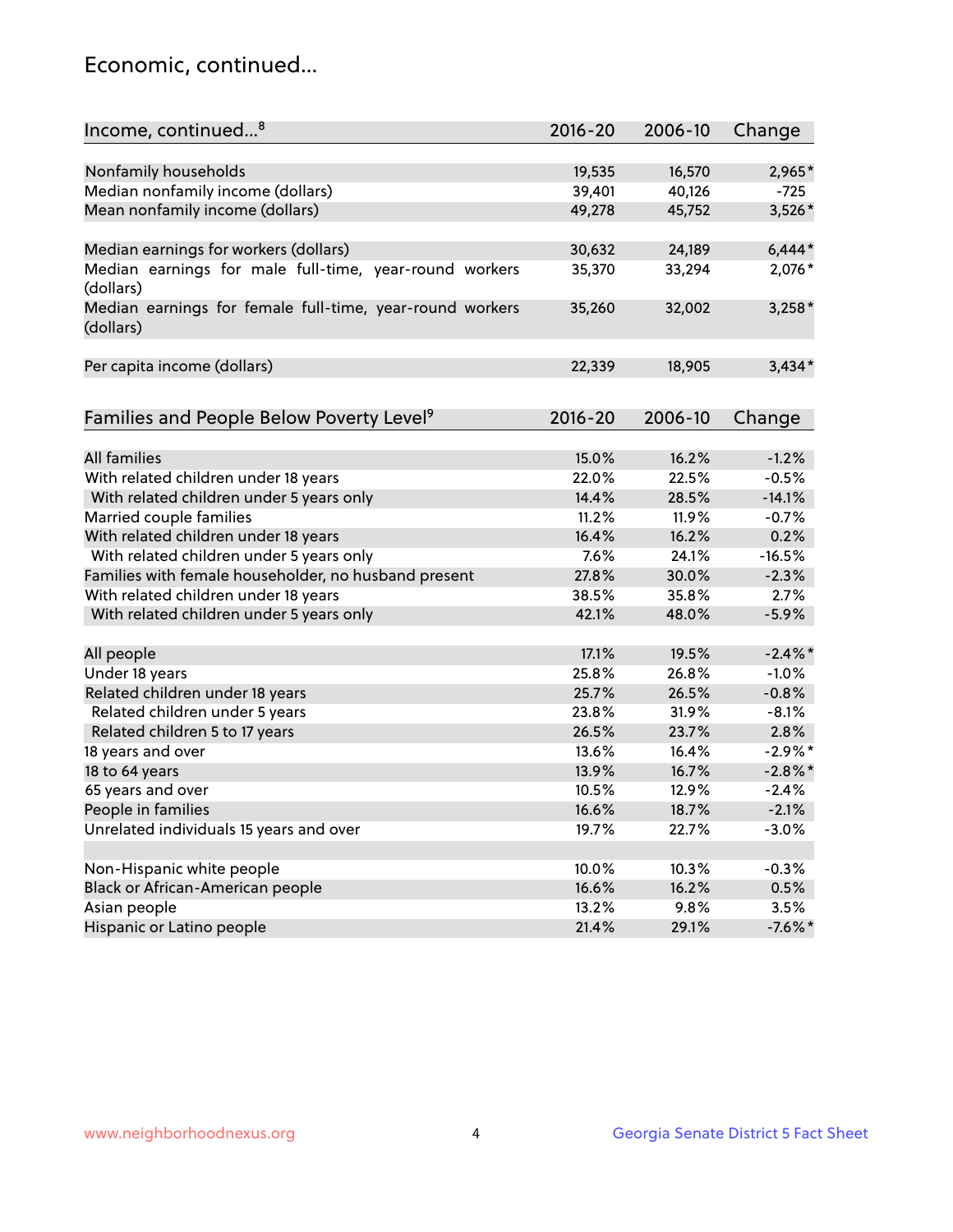## Employment

| Employment Status <sup>10</sup>                               | $2016 - 20$ | 2006-10 | Change      |
|---------------------------------------------------------------|-------------|---------|-------------|
|                                                               |             |         |             |
| Population 16 years and over                                  | 142,726     | 115,813 | 26,913*     |
| In labor force                                                | 69.2%       | 75.6%   | $-6.4\%$ *  |
| Civilian labor force                                          | 69.2%       | 75.5%   | $-6.4\%$ *  |
| Employed                                                      | 66.4%       | 68.2%   | $-1.8%$     |
| Unemployed                                                    | 2.8%        | 7.4%    | $-4.6\%$ *  |
| <b>Armed Forces</b>                                           | 0.0%        | 0.1%    | $-0.1%$     |
| Not in labor force                                            | 30.8%       | 24.4%   | $6.4\%$ *   |
| Civilian labor force                                          | 98,748      | 87,484  | $11,264*$   |
| <b>Unemployment Rate</b>                                      | 4.0%        | 9.7%    | $-5.7%$ *   |
|                                                               |             |         |             |
| Females 16 years and over                                     | 71,976      | 56,500  | 15,477*     |
| In labor force                                                | 60.7%       | 67.0%   | $-6.3\%$ *  |
| Civilian labor force                                          | 60.7%       | 66.9%   | $-6.2%$ *   |
| Employed                                                      | 58.0%       | 59.1%   | $-1.1%$     |
| Own children of the householder under 6 years                 | 18,585      | 17,885  | 699         |
| All parents in family in labor force                          | 49.7%       | 58.5%   | $-8.7\%$ *  |
|                                                               |             |         |             |
| Own children of the householder 6 to 17 years                 | 35,138      | 25,761  | $9,377*$    |
| All parents in family in labor force                          | 59.1%       | 72.3%   | $-13.2\%$ * |
|                                                               |             |         |             |
| Industry <sup>11</sup>                                        | 2016-20     | 2006-10 | Change      |
| Civilian employed population 16 years and over                | 94,789      | 78,955  | 15,835*     |
| Agriculture, forestry, fishing and hunting, and mining        | 0.1%        | 0.1%    | $-0.0%$     |
| Construction                                                  | 15.8%       | 18.2%   | $-2.4\%$ *  |
| Manufacturing                                                 | 8.3%        | 9.3%    | $-1.0%$     |
| Wholesale trade                                               | 3.8%        | 4.1%    | $-0.3%$     |
| Retail trade                                                  | 13.2%       | 12.6%   | 0.6%        |
| Transportation and warehousing, and utilities                 | 6.0%        | 4.8%    | $1.2\%$ *   |
| Information                                                   | 2.4%        | 3.2%    | $-0.7%$     |
| Finance and insurance, and real estate and rental and leasing | 5.1%        | 6.2%    | $-1.2\%$ *  |
| Professional, scientific, and management, and administrative  | 14.1%       | 11.6%   | $2.4\%$ *   |
| and waste management services                                 |             |         |             |
| Educational services, and health care and social assistance   | 13.2%       | 11.6%   | $1.6\%$ *   |
| Arts, entertainment, and recreation, and accommodation and    | $9.8\%$     | 9.5%    | 0.3%        |
| food services                                                 |             |         |             |
| Other services, except public administration                  | 6.1%        | 6.5%    | $-0.4%$     |
| Public administration                                         | 2.1%        | 2.2%    | $-0.0%$     |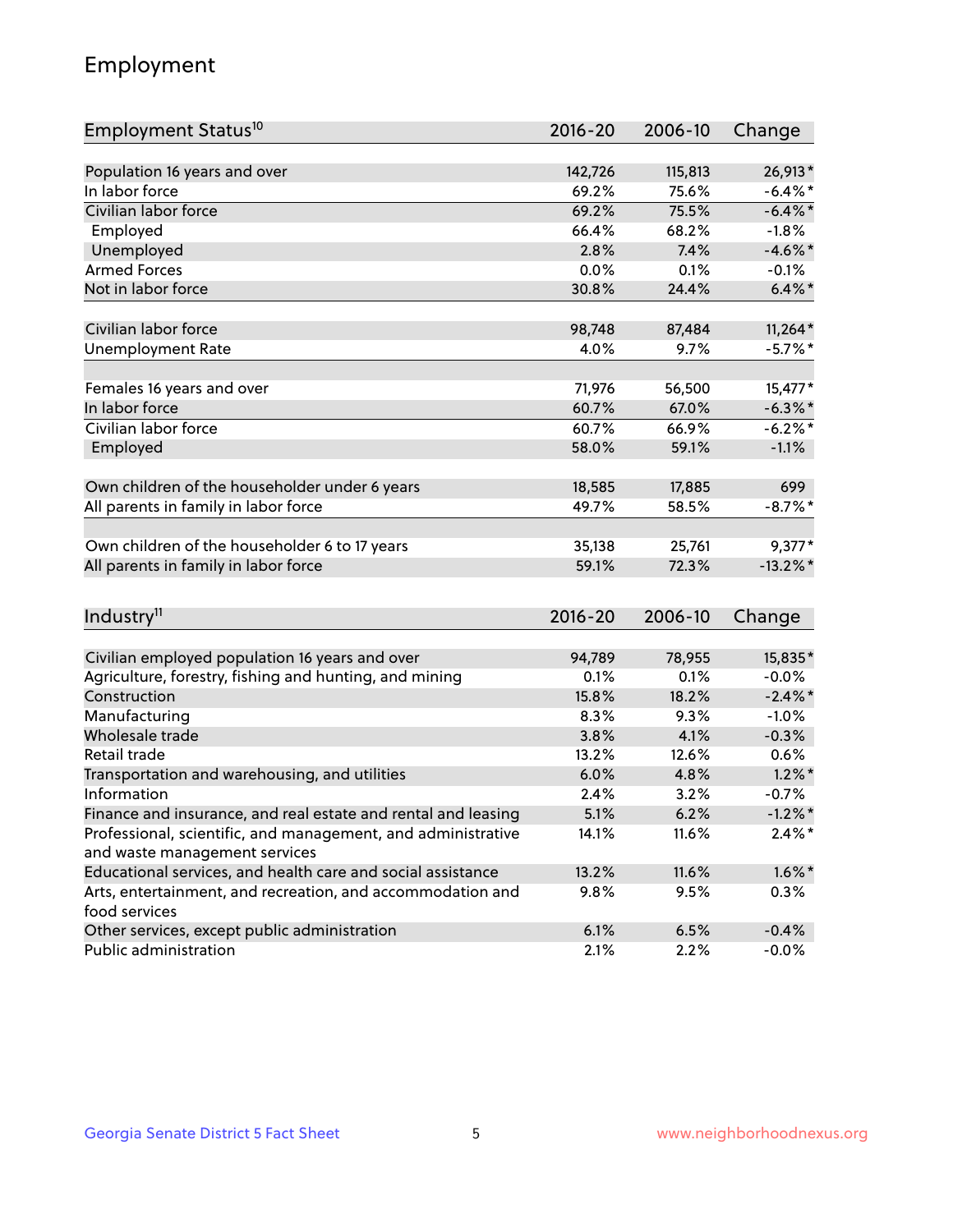## Employment, continued...

| Occupation <sup>12</sup>                                                    | $2016 - 20$ | 2006-10 | Change     |
|-----------------------------------------------------------------------------|-------------|---------|------------|
| Civilian employed population 16 years and over                              | 94,789      | 78,955  | 15,835*    |
| Management, business, science, and arts occupations                         | 24.8%       | 22.8%   | $2.0\%$ *  |
| Service occupations                                                         | 20.3%       | 18.5%   | $1.7\%$ *  |
| Sales and office occupations                                                | 21.2%       | 23.5%   | $-2.2\%$ * |
|                                                                             |             |         |            |
| and<br>Natural<br>resources,<br>construction,<br>maintenance<br>occupations | 17.2%       | 20.5%   | $-3.3\%$ * |
| Production, transportation, and material moving occupations                 | 16.6%       | 14.7%   | $1.8\%$ *  |
| Class of Worker <sup>13</sup>                                               | $2016 - 20$ | 2006-10 | Change     |
|                                                                             |             |         |            |
| Civilian employed population 16 years and over                              | 94,789      | 78,955  | 15,835*    |
| Private wage and salary workers                                             | 86.4%       | 87.5%   | $-1.1%$    |
| Government workers                                                          | 7.5%        | 6.8%    | 0.7%       |
| Self-employed in own not incorporated business workers                      | 6.0%        | 5.6%    | 0.4%       |
| Unpaid family workers                                                       | 0.1%        | 0.1%    | $-0.0%$    |
| Job Flows <sup>14</sup>                                                     | 2019        | 2010    | Change     |
|                                                                             |             |         |            |
| Total Jobs in district                                                      | 83,023      | 69,945  | 13,078     |
| Held by residents of district                                               | 10.2%       | 9.1%    | 1.1%       |
| Held by non-residents of district                                           | 89.8%       | 90.9%   | $-1.1%$    |
| Jobs by Industry Sector <sup>15</sup>                                       | 2019        | 2010    | Change     |
|                                                                             |             |         |            |
| Total Jobs in district                                                      | 83,023      | 69,945  | 13,078     |
| Goods Producing sectors                                                     | 17.3%       | 17.8%   | $-0.6%$    |
| Trade, Transportation, and Utilities sectors                                | 24.4%       | 25.4%   | $-1.0%$    |
| All Other Services sectors                                                  | 58.4%       | 56.8%   | 1.6%       |
|                                                                             |             |         |            |
| Total Jobs in district held by district residents                           | 8,452       | 6,363   | 2,089      |
| <b>Goods Producing sectors</b>                                              | 19.8%       | 19.2%   | 0.6%       |
| Trade, Transportation, and Utilities sectors                                | 21.6%       | 22.9%   | $-1.3%$    |
| All Other Services sectors                                                  | 58.5%       | 57.9%   | 0.6%       |
|                                                                             |             |         |            |
| Jobs by Earnings <sup>16</sup>                                              | 2019        | 2010    | Change     |
|                                                                             |             |         |            |
| Total Jobs in district                                                      | 83,023      | 69,945  | 13,078     |
| Jobs with earnings \$1250/month or less                                     | 18.7%       | 20.3%   | $-1.6%$    |
| Jobs with earnings \$1251/month to \$3333/month                             | 33.0%       | 39.4%   | $-6.4%$    |
| Jobs with earnings greater than \$3333/month                                | 48.3%       | 40.3%   | 8.0%       |
| Total Jobs in district held by district residents                           | 8,452       | 6,363   | 2,089      |
| Jobs with earnings \$1250/month or less                                     | 23.2%       | 24.1%   | $-0.9%$    |
| Jobs with earnings \$1251/month to \$3333/month                             | 46.6%       | 52.9%   | $-6.3%$    |
| Jobs with earnings greater than \$3333/month                                | 30.2%       | 23.0%   | 7.2%       |
|                                                                             |             |         |            |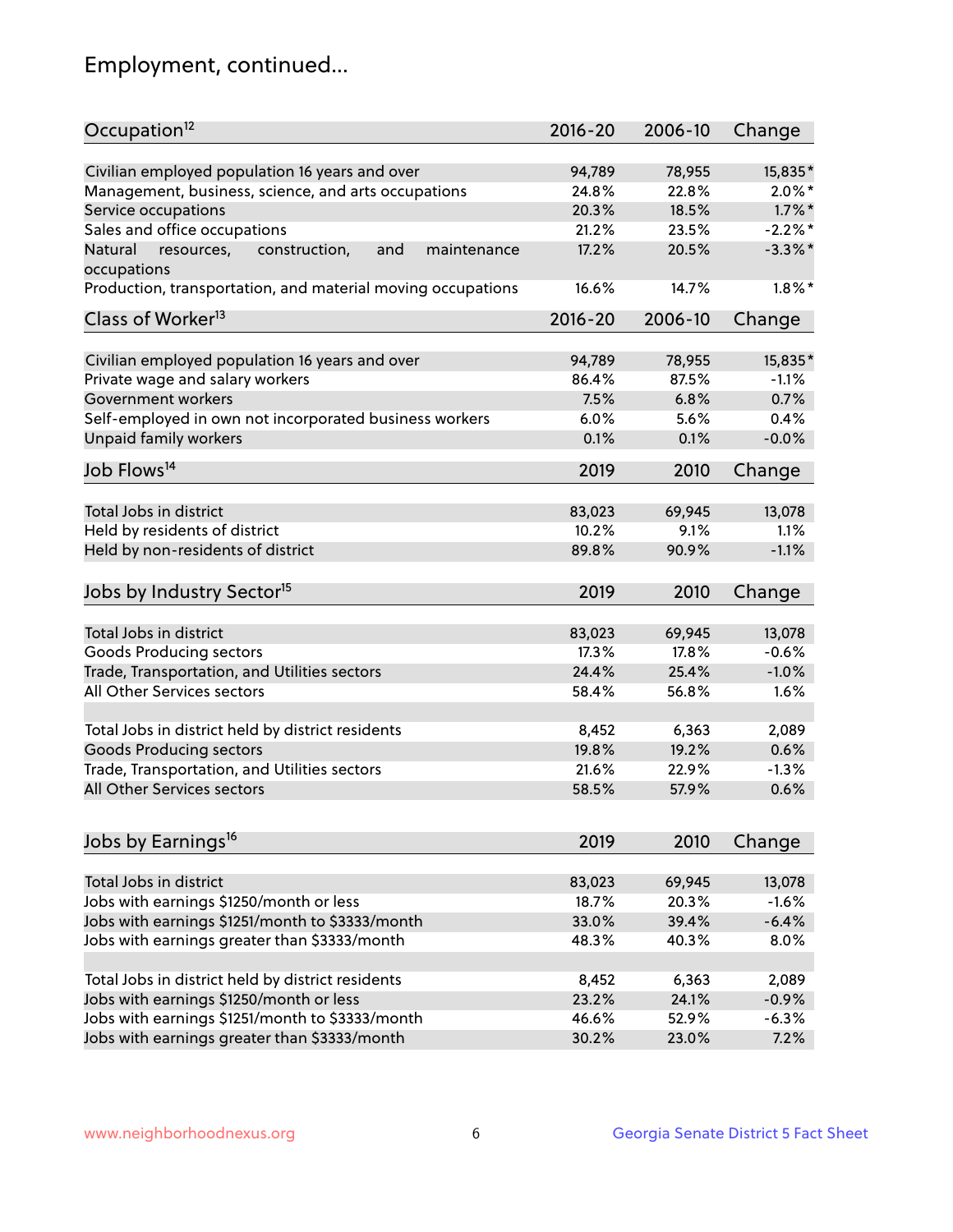## Employment, continued...

| 2019   | 2010   | Change  |
|--------|--------|---------|
|        |        |         |
| 83,023 | 69,945 | 13,078  |
| 20.6%  | 19.3%  | 1.3%    |
| 57.0%  | 64.1%  | $-7.0%$ |
| 22.4%  | 16.6%  | 5.8%    |
|        |        |         |
| 8,452  | 6.363  | 2,089   |
| 26.5%  | 23.2%  | 3.3%    |
| 54.6%  | 62.1%  | $-7.5%$ |
| 18.8%  | 14.6%  | 4.2%    |
|        |        |         |

#### Education

| School Enrollment <sup>18</sup>                | $2016 - 20$ | 2006-10 | Change     |
|------------------------------------------------|-------------|---------|------------|
|                                                |             |         |            |
| Population 3 years and over enrolled in school | 54,743      | 40,964  | 13,779*    |
| Nursery school, preschool                      | 6.3%        | 6.6%    | $-0.3%$    |
| Kindergarten                                   | 5.7%        | 7.4%    | $-1.8\%$ * |
| Elementary school (grades 1-8)                 | 44.1%       | 44.6%   | $-0.5%$    |
| High school (grades 9-12)                      | 21.8%       | 21.7%   | $0.1\%$    |
| College or graduate school                     | 22.1%       | 19.6%   | $2.4\%$ *  |
| Educational Attainment <sup>19</sup>           | $2016 - 20$ | 2006-10 | Change     |
|                                                |             |         |            |
| Population 25 years and over                   | 117,316     | 94,986  | 22,330*    |
| Less than 9th grade                            | 13.4%       | 15.3%   | $-2.0\%$ * |
| 9th to 12th grade, no diploma                  | 8.9%        | 9.3%    | $-0.4%$    |
| High school graduate (includes equivalency)    | 27.9%       | 26.4%   | 1.5%       |
| Some college, no degree                        | 18.1%       | 18.0%   | 0.1%       |
| Associate's degree                             | 8.4%        | 8.5%    | $-0.2%$    |
| Bachelor's degree                              | 15.9%       | 16.6%   | $-0.7%$    |
| Graduate or professional degree                | 7.4%        | 5.8%    | $1.6\%$    |
|                                                |             |         |            |
| Percent high school graduate or higher         | 77.7%       | 75.3%   | 2.3%       |
| Percent bachelor's degree or higher            | 23.3%       | 22.4%   | 0.9%       |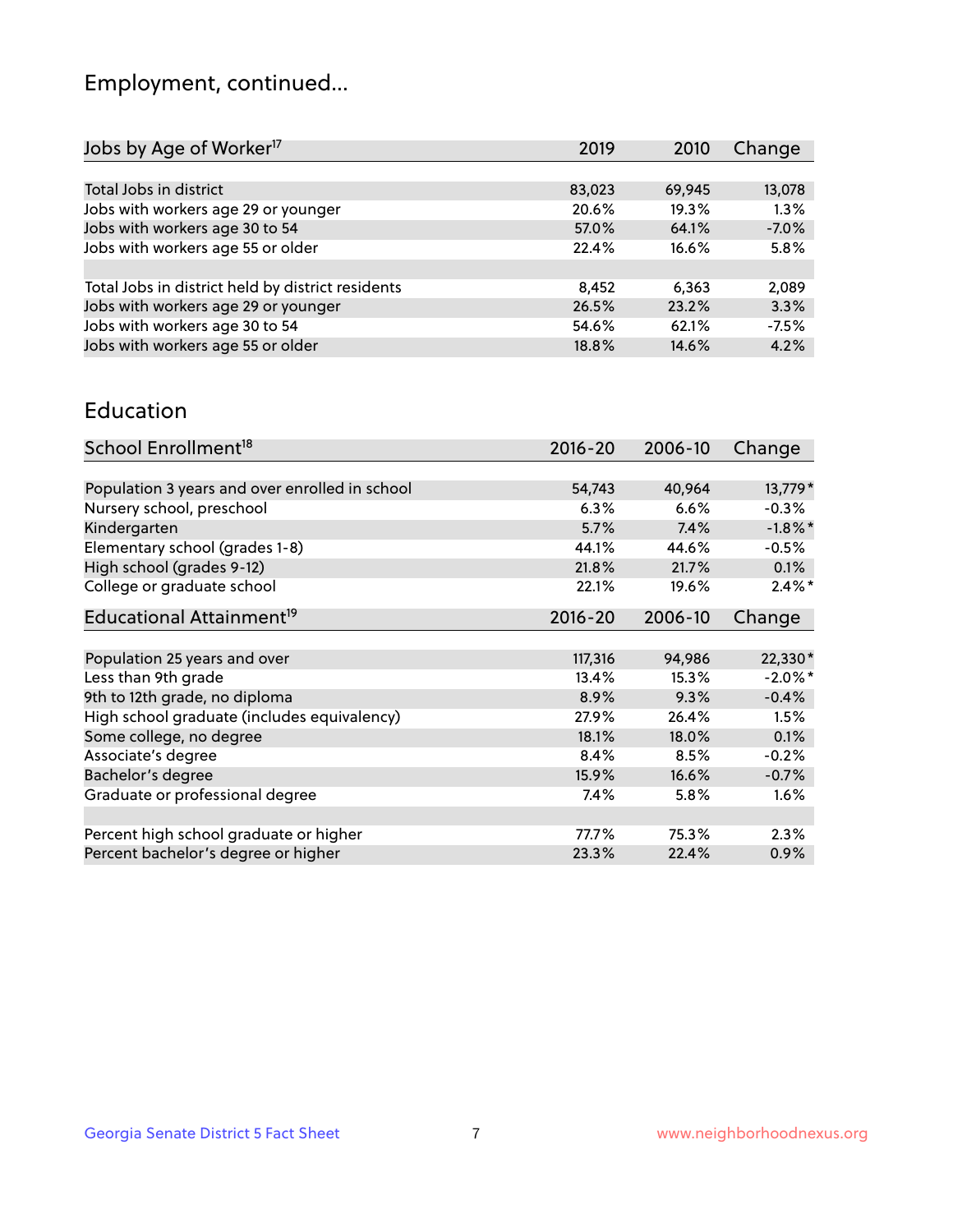## Housing

| Households by Type <sup>20</sup>                     | 2016-20         | 2006-10         | Change            |
|------------------------------------------------------|-----------------|-----------------|-------------------|
|                                                      |                 |                 |                   |
| <b>Total households</b>                              | 61,750          | 52,702          | $9,048*$          |
| Family households (families)                         | 68.4%           | 68.6%           | $-0.2%$           |
| With own children under 18 years                     | 36.7%           | 39.9%           | $-3.2\%$ *        |
| Married-couple family                                | 43.7%           | 44.4%           | $-0.7%$           |
| With own children of the householder under 18 years  | 22.7%           | 25.1%           | $-2.3\%$ *        |
| Male householder, no wife present, family            | 7.5%            | 8.4%            | $-1.0%$           |
| With own children of the householder under 18 years  | 3.7%            | 3.7%            | 0.1%              |
| Female householder, no husband present, family       | 17.1%           | 15.7%           | 1.4%              |
| With own children of the householder under 18 years  | 10.2%           | 11.1%           | $-0.9%$           |
| Nonfamily households                                 | 31.6%           | 31.4%           | 0.2%              |
| Householder living alone                             | 26.4%           | 24.2%           | $2.2\%$ *         |
| 65 years and over                                    | 4.4%            | 2.8%            | $1.6\%$ *         |
|                                                      |                 |                 |                   |
| Households with one or more people under 18 years    | 41.2%           | 44.4%           | $-3.2\%$ *        |
| Households with one or more people 65 years and over | 15.7%           | 9.0%            | $6.7\%$ *         |
| Average household size                               | 3.10            | 2.98            | $0.12*$           |
| Average family size                                  | 3.82            | 3.52            | $0.30*$           |
|                                                      |                 |                 |                   |
| Housing Occupancy <sup>21</sup>                      | 2016-20         | 2006-10         | Change            |
| Total housing units                                  | 65,242          | 60,986          | 4,256*            |
| Occupied housing units                               | 94.6%           | 86.4%           | $8.2\%$ *         |
| Vacant housing units                                 | 5.4%            | 13.6%           | $-8.2\%$ *        |
|                                                      |                 |                 |                   |
| Homeowner vacancy rate                               | 0.7             | 4.2             | $-3.5*$           |
| Rental vacancy rate                                  | 5.8             | 13.9            | $-8.1*$           |
|                                                      |                 |                 |                   |
| Units in Structure <sup>22</sup>                     | $2016 - 20$     | 2006-10         | Change            |
|                                                      |                 |                 |                   |
| Total housing units<br>1-unit, detached              | 65,242<br>48.5% | 60,986<br>48.5% | 4,256*<br>$-0.0%$ |
|                                                      |                 |                 |                   |
| 1-unit, attached                                     | 8.6%            | 9.4%            | $-0.7%$           |
| 2 units                                              | 3.3%            | 2.1%            | $1.1\%$ *         |
| 3 or 4 units                                         | 3.4%            | 3.0%            | 0.4%              |
| 5 to 9 units                                         | 8.0%            | 9.7%            | $-1.7%$ *         |
| 10 to 19 units                                       | 14.1%           | 15.9%           | $-1.9%$ *         |
| 20 or more units                                     | 13.1%           | 9.7%            | $3.4\%$ *         |
| Mobile home                                          | 0.9%            | 1.7%            | $-0.8\%$          |
| Boat, RV, van, etc.                                  | 0.1%            | 0.0%            | 0.1%              |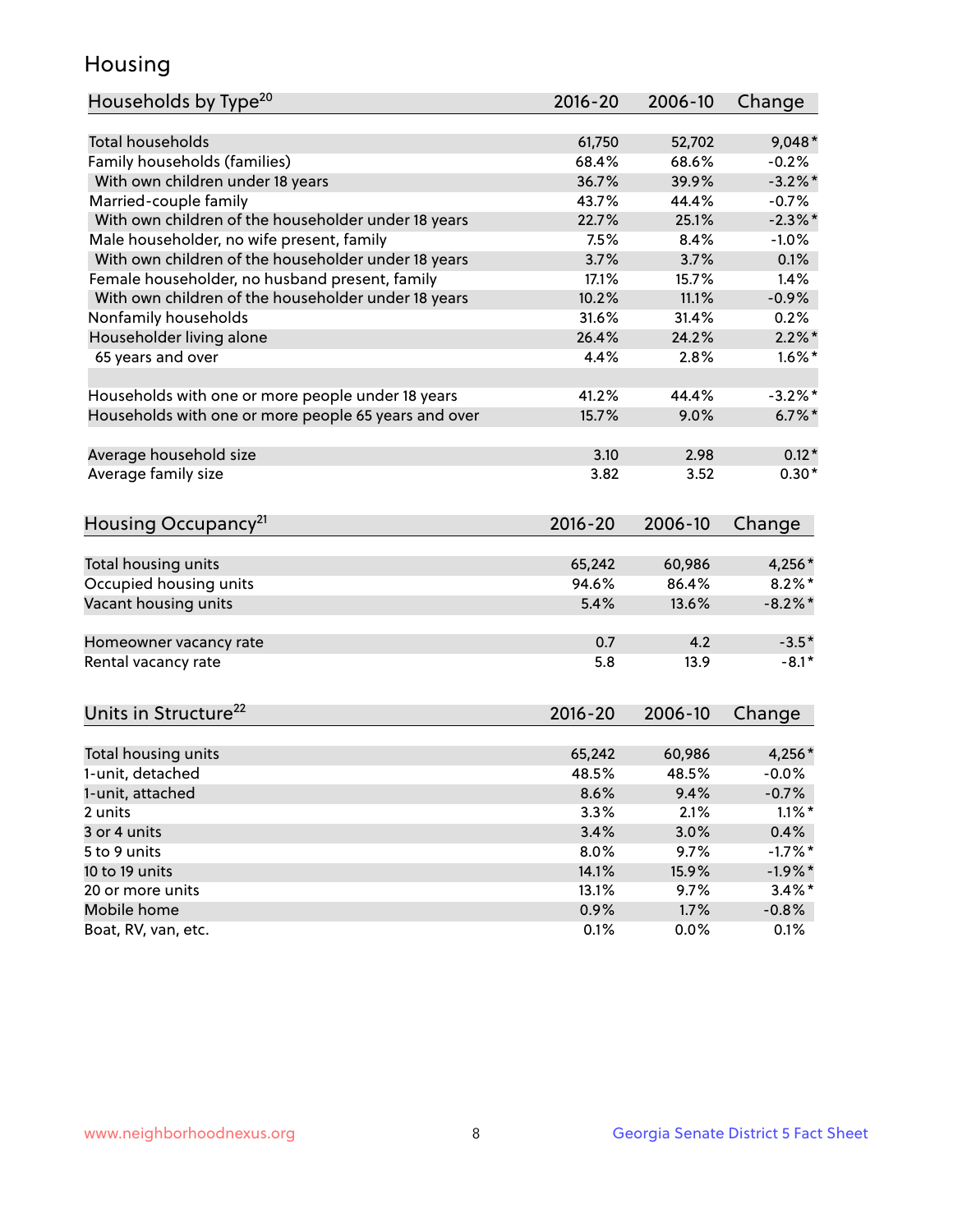## Housing, Continued...

| Year Structure Built <sup>23</sup>             | 2016-20     | 2006-10 | Change      |
|------------------------------------------------|-------------|---------|-------------|
| Total housing units                            | 65,242      | 60,986  | 4,256*      |
| Built 2014 or later                            | 2.9%        | (X)     | (X)         |
| Built 2010 to 2013                             | 1.1%        | (X)     | (X)         |
| Built 2000 to 2009                             | 18.3%       | 20.4%   | $-2.1\%$ *  |
| Built 1990 to 1999                             | 28.3%       | 26.4%   | $1.9\%$ *   |
| Built 1980 to 1989                             | 32.2%       | 33.4%   | $-1.2%$     |
| Built 1970 to 1979                             | 10.5%       | 13.6%   | $-3.1\%$ *  |
| Built 1960 to 1969                             | 4.1%        | 3.5%    | 0.6%        |
| Built 1950 to 1959                             | 1.4%        | 1.8%    | $-0.3%$     |
| Built 1940 to 1949                             | 0.6%        | 0.4%    | 0.2%        |
| Built 1939 or earlier                          | 0.5%        | 0.3%    | 0.2%        |
| Housing Tenure <sup>24</sup>                   | $2016 - 20$ | 2006-10 | Change      |
| Occupied housing units                         | 61,750      | 52,702  | $9,048*$    |
| Owner-occupied                                 | 42.1%       | 50.8%   | $-8.6\%$ *  |
| Renter-occupied                                | 57.9%       | 49.2%   | $8.6\% *$   |
| Average household size of owner-occupied unit  | 3.37        | 2.98    | $0.39*$     |
| Average household size of renter-occupied unit | 2.91        | 2.97    | $-0.07$     |
| Residence 1 Year Ago <sup>25</sup>             | 2016-20     | 2006-10 | Change      |
| Population 1 year and over                     | 189,594     | 153,668 | 35,927*     |
| Same house                                     | 86.7%       | 77.2%   | $9.6\%$ *   |
| Different house in the U.S.                    | 11.9%       | 21.9%   | $-9.9%$ *   |
| Same county                                    | 6.9%        | 13.7%   | $-6.8\%$ *  |
| Different county                               | 5.0%        | 8.2%    | $-3.2\%$ *  |
| Same state                                     | 2.0%        | 4.1%    | $-2.1\%$ *  |
| Different state                                | 3.0%        | 4.0%    | $-1.0\%$ *  |
| Abroad                                         | 1.3%        | 1.0%    | 0.4%        |
| Value of Housing Unit <sup>26</sup>            | $2016 - 20$ | 2006-10 | Change      |
| Owner-occupied units                           | 26,026      | 26,758  | $-732$      |
| Less than \$50,000                             | 2.6%        | 2.7%    | $-0.1%$     |
| \$50,000 to \$99,999                           | 6.2%        | 8.3%    | $-2.1%$     |
| \$100,000 to \$149,999                         | 23.2%       | 35.0%   | $-11.9%$ *  |
| \$150,000 to \$199,999                         | 30.8%       | 37.3%   | $-6.5%$ *   |
| \$200,000 to \$299,999                         | 28.1%       | 12.9%   | 15.2%*      |
| \$300,000 to \$499,999                         | 6.4%        | 3.0%    | 3.4%        |
| \$500,000 to \$999,999                         | 2.0%        | 0.5%    | 1.5%        |
| \$1,000,000 or more                            | 0.7%        | 0.3%    | 0.4%        |
| Median (dollars)                               | 173,717     | 154,322 | 19,394*     |
| Mortgage Status <sup>27</sup>                  | $2016 - 20$ | 2006-10 | Change      |
| Owner-occupied units                           | 26,026      | 26,758  | $-732$      |
| Housing units with a mortgage                  | 70.5%       | 85.3%   | $-14.8\%$ * |
| Housing units without a mortgage               | 29.5%       | 14.7%   | 14.8%*      |
|                                                |             |         |             |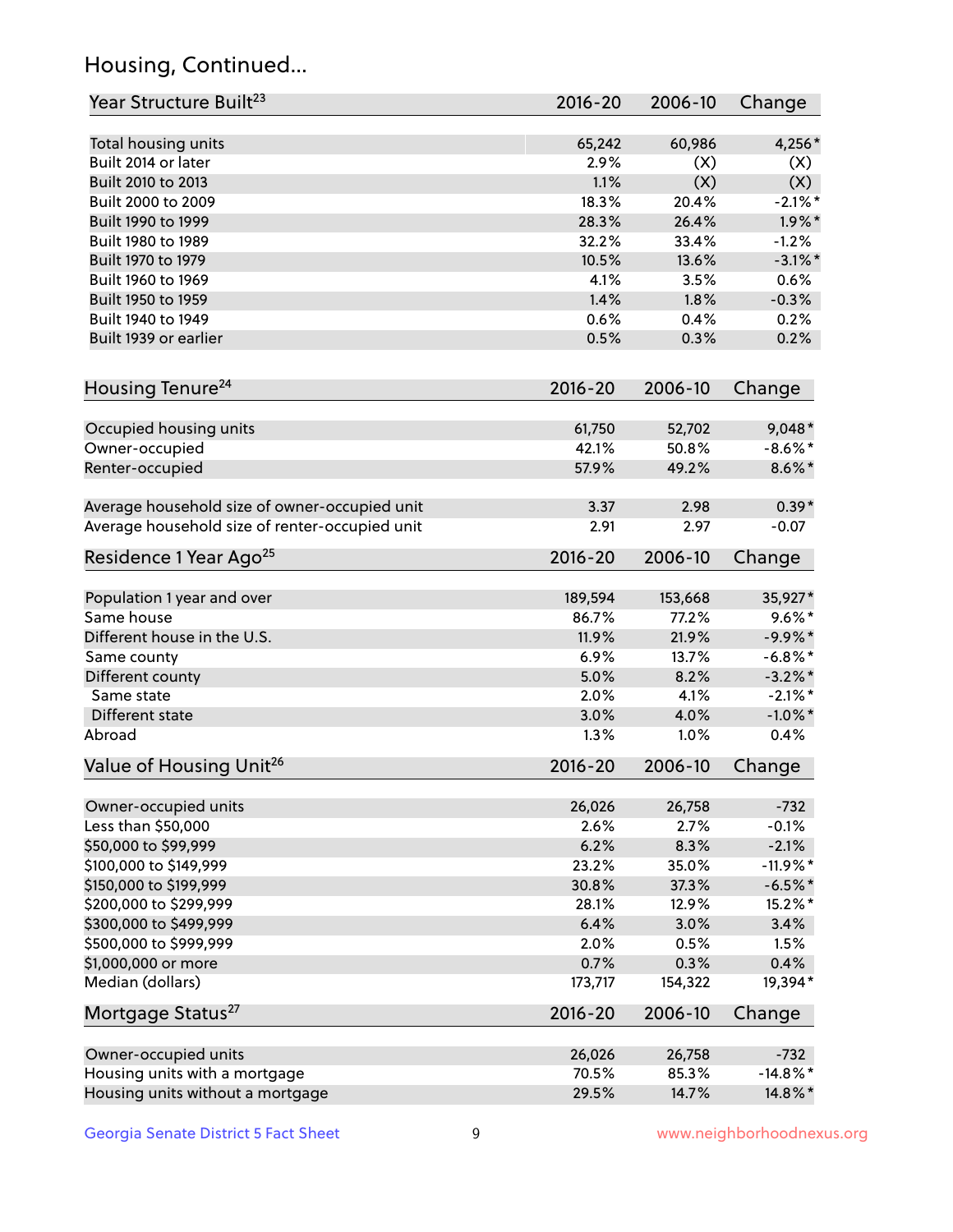## Housing, Continued...

| Selected Monthly Owner Costs <sup>28</sup>                                            | 2016-20 | 2006-10 | Change      |
|---------------------------------------------------------------------------------------|---------|---------|-------------|
| Housing units with a mortgage                                                         | 18,345  | 22,818  | $-4,473*$   |
| Less than \$300                                                                       | 0.1%    | 0.1%    | 0.0%        |
| \$300 to \$499                                                                        | 0.6%    | 0.7%    | $-0.1%$     |
| \$500 to \$999                                                                        | 15.8%   | 11.2%   | 4.7%        |
| \$1,000 to \$1,499                                                                    | 48.0%   | 48.8%   | $-0.8%$     |
| \$1,500 to \$1,999                                                                    | 25.9%   | 28.4%   | $-2.5%$     |
| \$2,000 to \$2,999                                                                    | 7.9%    | 10.0%   | $-2.1%$     |
| \$3,000 or more                                                                       | 1.7%    | 0.8%    | 0.9%        |
| Median (dollars)                                                                      | 1,352   | 1,401   | $-49*$      |
| Housing units without a mortgage                                                      | 7,681   | 3,940   | $3,741*$    |
| Less than \$150                                                                       | 1.7%    | 2.0%    | $-0.3%$     |
| \$150 to \$249                                                                        | 9.8%    | 8.6%    | 1.3%        |
| \$250 to \$349                                                                        | 13.1%   | 27.7%   | $-14.5%$    |
| \$350 to \$499                                                                        | 38.5%   | 36.0%   | 2.4%        |
| \$500 to \$699                                                                        | 27.4%   | 15.0%   | 12.4%       |
| \$700 or more                                                                         | 9.4%    | 10.8%   | $-1.4%$     |
| Median (dollars)                                                                      | 441     | 386     | $55*$       |
| Household Income <sup>29</sup>                                                        |         |         |             |
| Housing units with a mortgage (excluding units where<br>SMOCAPI cannot be computed)   | 18,202  | 22,657  | $-4,454*$   |
| Less than 20.0 percent                                                                | 43.2%   | 25.0%   | 18.2%*      |
| 20.0 to 24.9 percent                                                                  | 14.8%   | 13.8%   | 1.0%        |
| 25.0 to 29.9 percent                                                                  | 10.2%   | 13.4%   | $-3.2\%$ *  |
| 30.0 to 34.9 percent                                                                  | 7.1%    | 10.0%   | $-2.9\%$ *  |
| 35.0 percent or more                                                                  | 24.6%   | 37.8%   | $-13.1\%$ * |
| Not computed                                                                          | 143     | 162     | $-19$       |
| Housing unit without a mortgage (excluding units where<br>SMOCAPI cannot be computed) | 7,508   | 3,869   | 3,639*      |
| Less than 10.0 percent                                                                | 47.3%   | 42.3%   | 5.0%        |
| 10.0 to 14.9 percent                                                                  | 24.8%   | 20.4%   | 4.3%        |
| 15.0 to 19.9 percent                                                                  | 8.6%    | 11.3%   | $-2.7%$     |
| 20.0 to 24.9 percent                                                                  | 3.7%    | 6.3%    | $-2.6%$     |
| 25.0 to 29.9 percent                                                                  | 7.6%    | 5.2%    | 2.3%        |
| 30.0 to 34.9 percent                                                                  | 2.8%    | 4.1%    | $-1.3%$     |
| 35.0 percent or more                                                                  | 5.3%    | 10.3%   | $-5.0%$     |
| Not computed                                                                          | 173     | 71      | 102         |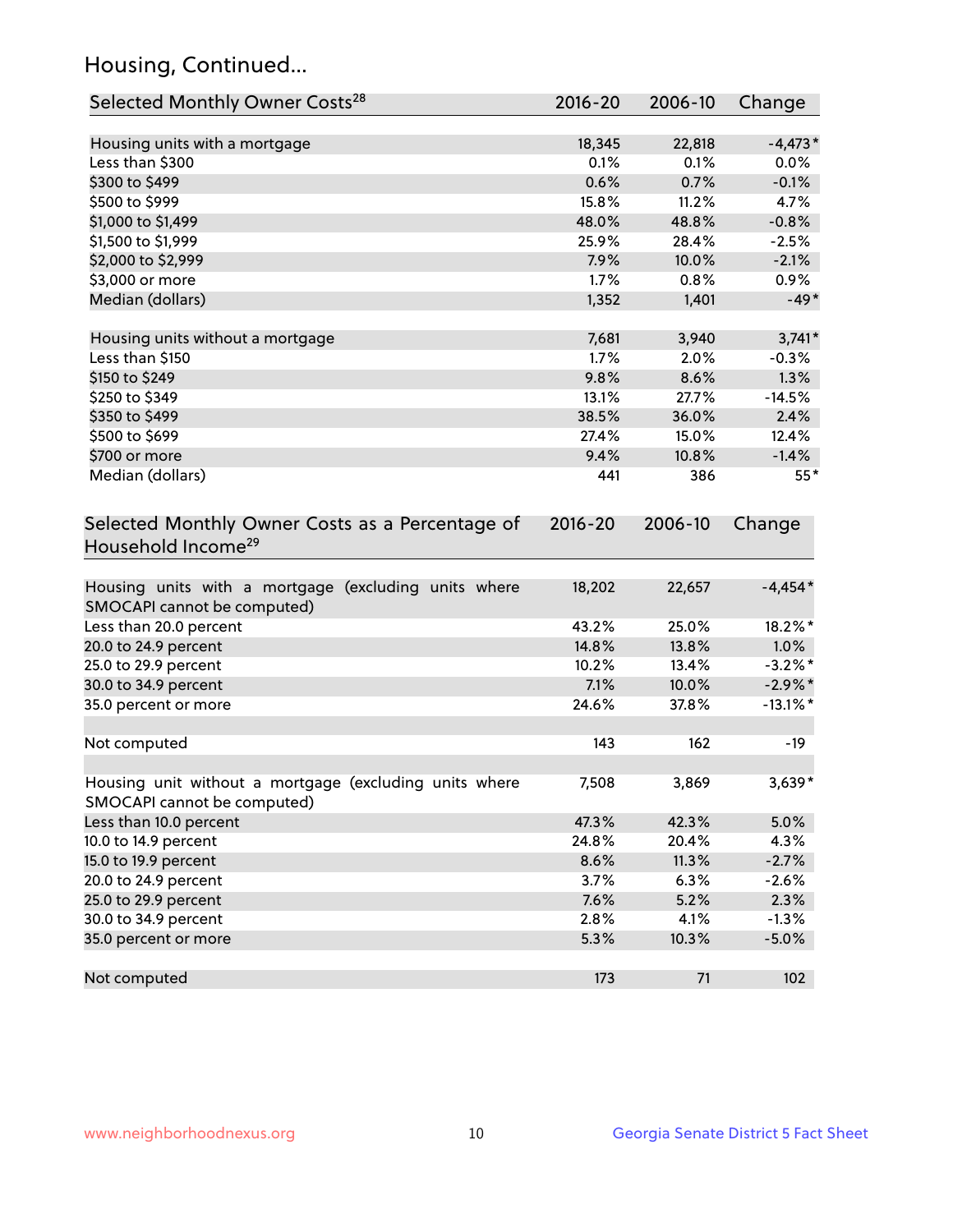## Housing, Continued...

| Gross Rent <sup>30</sup>   | 2016-20 | 2006-10 | Change      |
|----------------------------|---------|---------|-------------|
|                            |         |         |             |
| Occupied units paying rent | 35,377  | 25,635  | $9,742*$    |
| Less than \$200            | 0.1%    | 0.2%    | $-0.0%$     |
| \$200 to \$499             | 1.5%    | 1.5%    | $-0.1%$     |
| \$500 to \$749             | 2.7%    | 20.0%   | $-17.3\%$ * |
| \$750 to \$999             | 15.0%   | 45.0%   | $-29.9%$ *  |
| \$1,000 to \$1,499         | 61.0%   | 29.5%   | $31.4\%$ *  |
| \$1,500 to \$1,999         | 17.8%   | 3.5%    | 14.4%*      |
| \$2,000 or more            | $1.8\%$ | 0.3%    | 1.5%        |
| Median (dollars)           | 1,247   | 1,018   | $230*$      |
|                            |         |         |             |
| No rent paid               | 346     | 309     | 37          |

| Gross Rent as a Percentage of Household Income <sup>31</sup>                   | $2016 - 20$ | 2006-10 | Change    |
|--------------------------------------------------------------------------------|-------------|---------|-----------|
|                                                                                |             |         |           |
| Occupied units paying rent (excluding units where GRAPI<br>cannot be computed) | 34,675      | 25,068  | $9,607*$  |
| Less than 15.0 percent                                                         | 9.2%        | 10.7%   | $-1.5%$   |
| 15.0 to 19.9 percent                                                           | 10.2%       | 10.3%   | $-0.1%$   |
| 20.0 to 24.9 percent                                                           | 12.3%       | 13.8%   | $-1.5%$   |
| 25.0 to 29.9 percent                                                           | 12.3%       | 13.0%   | $-0.7%$   |
| 30.0 to 34.9 percent                                                           | 8.3%        | 9.7%    | $-1.4%$   |
| 35.0 percent or more                                                           | 47.8%       | 42.6%   | $5.2\%$ * |
|                                                                                |             |         |           |
| Not computed                                                                   | 1,048       | 875     | 173       |

## Transportation

| Commuting to Work <sup>32</sup>           | 2016-20 | 2006-10 | Change     |
|-------------------------------------------|---------|---------|------------|
|                                           |         |         |            |
| Workers 16 years and over                 | 89,898  | 76,359  | 13,539*    |
| Car, truck, or van - drove alone          | 74.4%   | 69.6%   | $4.7\%$ *  |
| Car, truck, or van - carpooled            | 17.0%   | 17.5%   | $-0.5%$    |
| Public transportation (excluding taxicab) | 0.8%    | $1.7\%$ | $-0.9%$ *  |
| Walked                                    | 1.2%    | 1.2%    | 0.0%       |
| Other means                               | 1.5%    | 6.8%    | $-5.4\%$ * |
| Worked at home                            | 5.2%    | 3.1%    | $2.1\%$ *  |
|                                           |         |         |            |
| Mean travel time to work (minutes)        | 33.0    | 33.1    | $-0.1$     |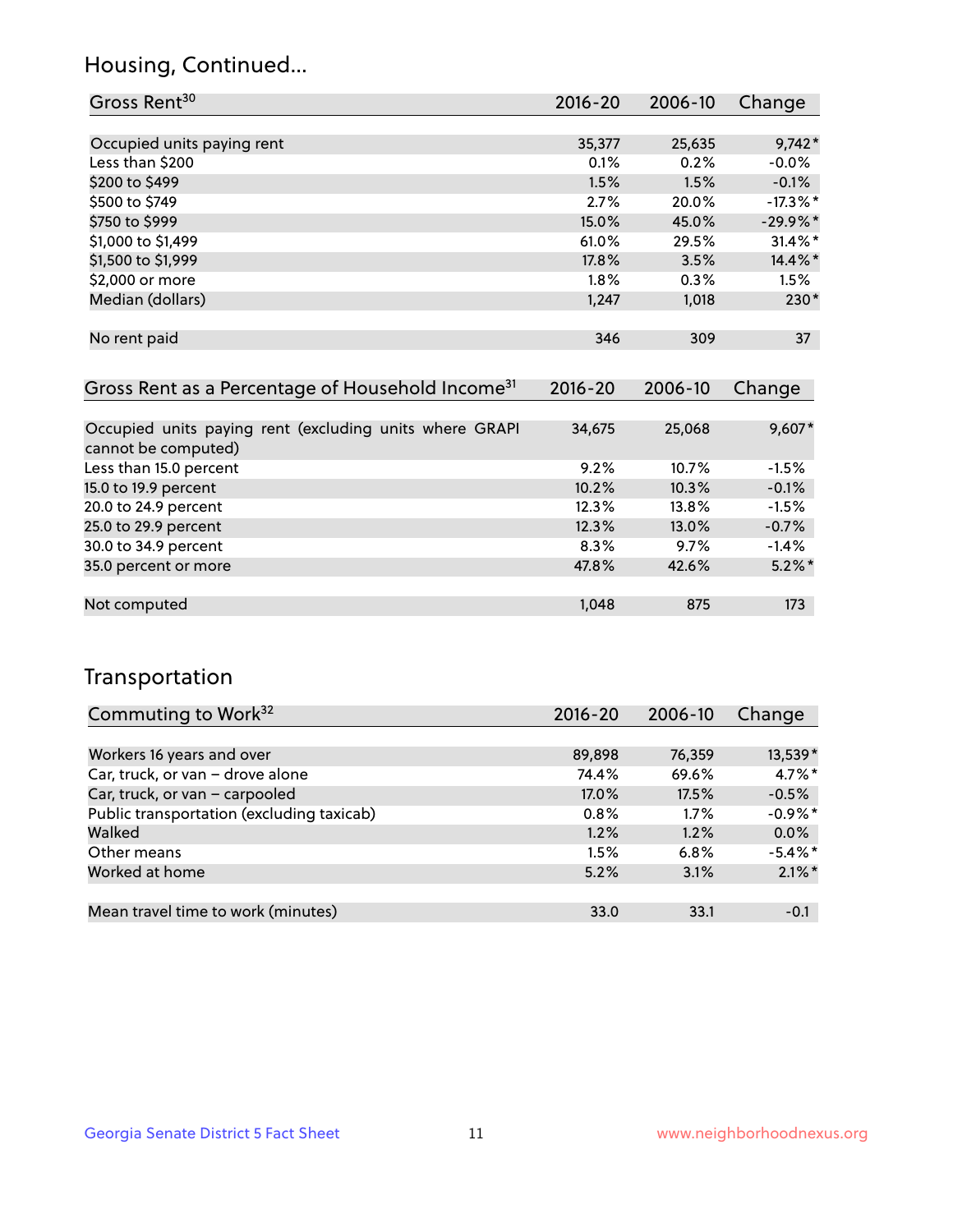## Transportation, Continued...

| Vehicles Available <sup>33</sup> | $2016 - 20$ | $2006 - 10$ | Change     |
|----------------------------------|-------------|-------------|------------|
|                                  |             |             |            |
| Occupied housing units           | 61,750      | 52,702      | $9,048*$   |
| No vehicles available            | 5.2%        | 5.7%        | $-0.5%$    |
| 1 vehicle available              | 40.9%       | 39.9%       | 1.0%       |
| 2 vehicles available             | 35.7%       | 38.8%       | $-3.1\%$ * |
| 3 or more vehicles available     | 18.2%       | 15.6%       | 2.6%       |

#### Health

| Health Insurance coverage <sup>34</sup>                 | 2016-20 |
|---------------------------------------------------------|---------|
|                                                         |         |
| Civilian Noninstitutionalized Population                | 191,568 |
| With health insurance coverage                          | 71.8%   |
| With private health insurance coverage                  | 48.6%   |
| With public health coverage                             | 27.6%   |
| No health insurance coverage                            | 28.2%   |
| Civilian Noninstitutionalized Population Under 19 years | 57,841  |
| No health insurance coverage                            | 16.2%   |
| Civilian Noninstitutionalized Population 19 to 64 years | 120,487 |
| In labor force:                                         | 93,830  |
| Employed:                                               | 90,331  |
| With health insurance coverage                          | 65.8%   |
| With private health insurance coverage                  | 62.4%   |
| With public coverage                                    | 4.9%    |
| No health insurance coverage                            | 34.2%   |
| Unemployed:                                             | 3,499   |
| With health insurance coverage                          | 56.8%   |
| With private health insurance coverage                  | 41.1%   |
| With public coverage                                    | 16.0%   |
| No health insurance coverage                            | 43.2%   |
| Not in labor force:                                     | 26,657  |
| With health insurance coverage                          | 55.8%   |
| With private health insurance coverage                  | 37.4%   |
| With public coverage                                    | 23.5%   |
| No health insurance coverage                            | 44.2%   |